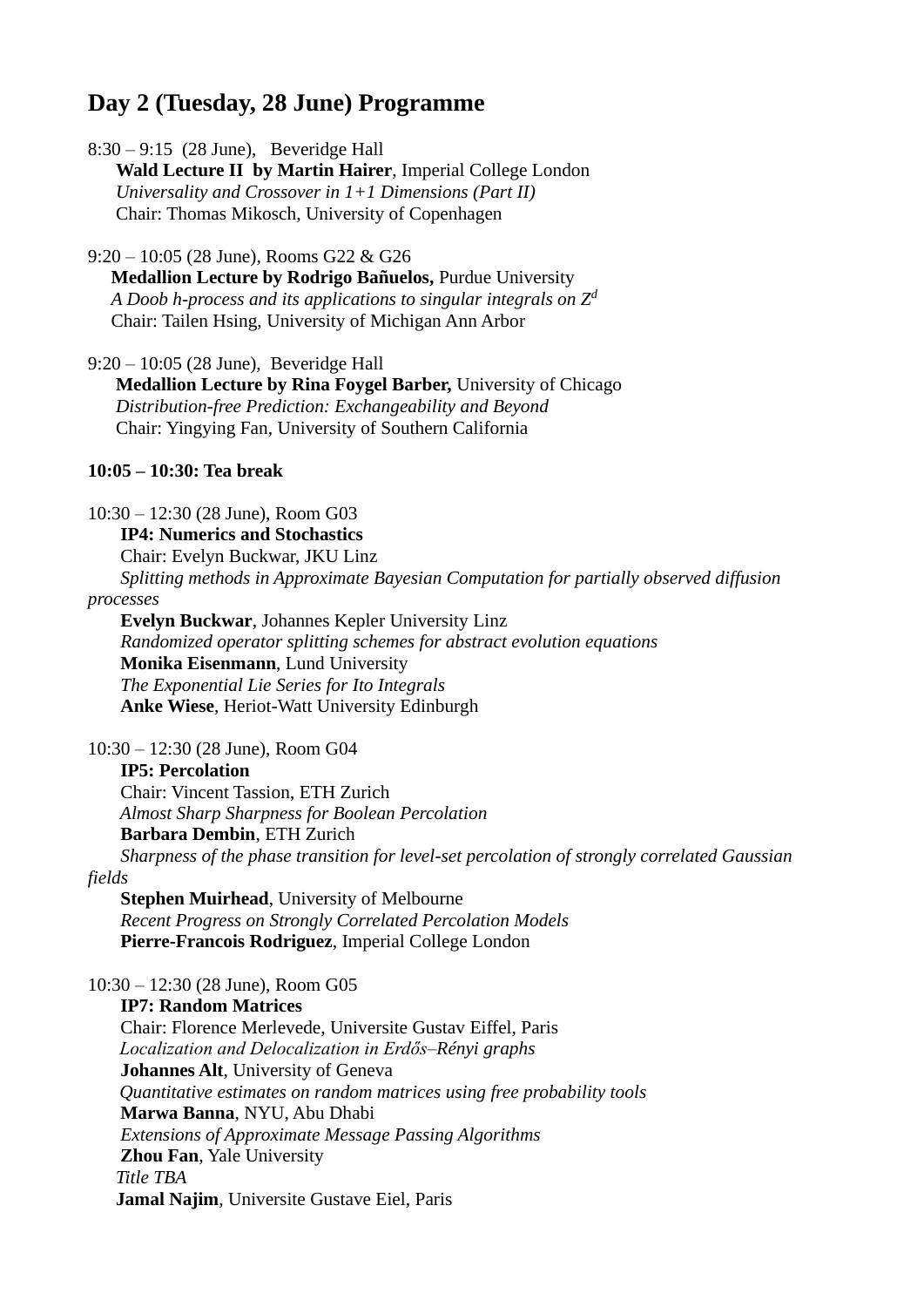10:30 – 12:30 (28 June), Room G07

 **IS9: Statistical Analysis of Large Social Networks** Chair: Tracy Ke, Harvard University  *A Self-normalizing Cycle Count Statistic* **Jiashun Jin**, Carnegie Mellon University  *Population-level Balance in Signed Networks* **Ji Zhu**, University Michigan, Ann Arbor  *Resampling Methods for Networks* **Liza Levina**, University Michigan, Ann Arbor  *Optimal Estimation of the Number of Network Communities* **Tracy Ke**, Harvard University

10:30 – 12:30 (28 June), Room G22

 **IS12: High-dimensional Statistical Learning** Chair: Peter Buhlmann, ETH Zurich  *Inducement of sparsity* **Heather Battey**, Imperial College London  *The price of unfairness in linear bandits with biased feedback* **Christophe Giraud**, Paris Saclay University  *Robust regression with covariate filtering* **Po-Ling Loh**, University of Cambridge

10:30 – 12:30 (28 June), Room G26

 **IS17: Recent Progress in Randomization Inference** Chair: Qingyuan Zhao, University of Cambridge *Covariate-adaptive randomization inference in matched designs* **Samuel Pimentel**, UC Berkeley  *Randomization Inference beyond the Sharp Null: Bounded Null Hypotheses and Quantiles of Individual Treatment Effects* **Xinran Li**, University of Illinois at Urbana-Champaign  *Sensitivity Analysis of Individual Treatment Effects: A Robust Conformal Inference Approach* **Emmanuel Candes**, Stanford University *Conformal Prediction, Hypothesis Testing, and Rank-Sum Test* **Jing Lei**, Carnegie Mellon University

10:30 – 12:30 (28 June), Chancellors Hall

**IS22: Tensors in Statistics I**

 Chair: Anru Zhang, Duke University *Shrinking towards Separability: Covariance Estimation for Matrix-variate Data* **Peter Hoff**, Duke University  *High-order Joint Embedding for Multi-Level Link Prediction* **Annie Qu**, University of California, Irvine  *Modelling Matrix Time Series via a Tensor CP-Decomposition* **Jinyuan Chang**, Southwestern University of Economics and Finance, Chengdu  *Multi-linear tensor autoregressive models* **Han Xiao**, Rutgers University

10:30 – 12:30 (28 June), Room G11 **IS24: Structured High-Dimensional Inference** Chair: Alexandre Tsybakov, CREST, ENSAE, IP Paris  *Statistical guarantees for generative models without domination*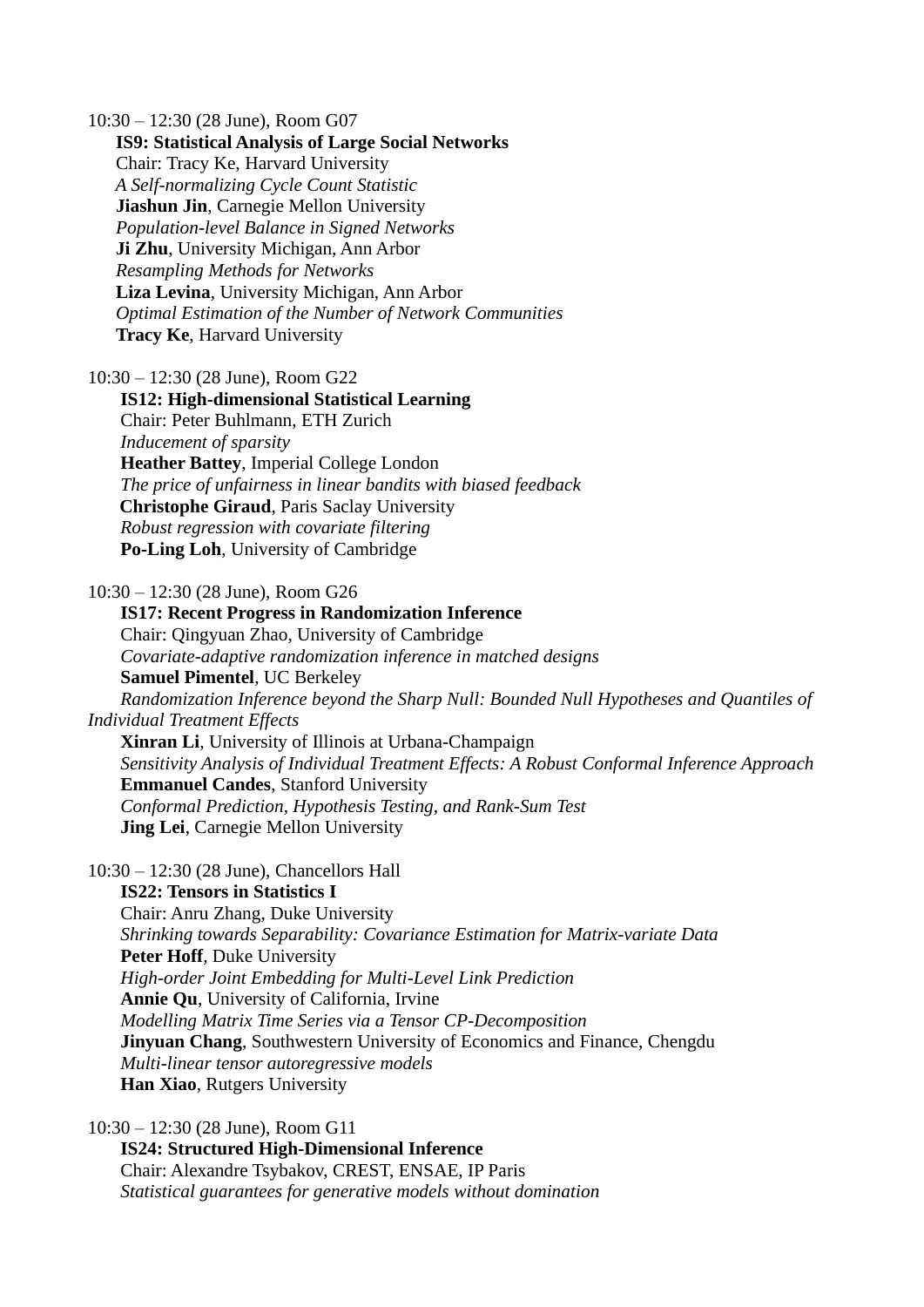**Arnak Dalalyan**, CREST/ ENSAE / IP Paris  *Assigning Topics to Documents by Successive Projections* **Olga Klopp**, ESSEC, Paris  *Variable selection, monotone likelihood ratio and group sparsity* **Mohamed Ndaoud**, University of South California  *Optimal Discriminant Analysis in High-Dimensional Latent Factor Models* **Marten Wegkamp**, Cornell University

10:30 – 12:30 (28 June), Room G16

 **CTS4: Modern Regression** Chair: Alastar Young, Imperial College London *Splitting strategies for selective inference* **Alastar Young**, Imperial College London  *Regression Diagnostics meets Forecast Evaluation: Conditional Calibration, Reliability Diagrams, and Coefficient of Determination* **Johannes Resin**, Heidelberg Institute for Theoretical Studies *Stochastic Tree Ensembles for Regularized Nonlinear Regression* **Jingyu He**, City University of Hong Kong *Predictive Model Degrees of Freedom in Linear Regression* **Yoonkyung Lee**, Ohio State University *Elastic Gradient Descent and Elastic Gradient Flow: LARS Like Algorithms Approximating the Solution Paths of the Elastic Net* **Oskar Allerbo**, Chalmers University and University of Gothenburg

# **12:30 – 13:30 (28 June): Lunch**

13:30 – 15:30 (28 June), Room G03

 **IP8: Growth Processes** Chair: Alexandre de Oliveira Stauffer, University of Bath  *The Brownian Castle, its universality class and beyond* **Giuseppe Cannizzaro**, University of Warwick  *Infection spread in a sea of random walks* **Duncan Dauvergne**, University of Toronto Non-equilibrium multi-scale analysis and coexistence in competing first passage percolation **Thomas Finn**, University of Bath  *Planar aggregation with subcritical fluctuations and the Hastings-Levitov models* **Vittoria Silvestri**, University of Rome La Sapienza

13:30 – 15:30 (28 June), Room G04

 **IP11: Infinitely Divisible Laws and Processes** Chair: Jan Rosinski, Knoxville  *Berry-Essen theorem for functionals of certain Infinitely Divisible Processes* **Andreas Basse-O'Connor**, Aarhus University  *How to characterize the mean value of an infinitely divisible process* **Witold Bednorz**, University of Warsaw *Title TBA* **Jan Rosinski**, University of Tennessee *Title TBA* **Gennady Samorodnitsky**, Cornell University

13:30 – 15:30 (28 June), Room G05 **IP12: Optimal Transport in Machine Learning and Artificial Intelligence**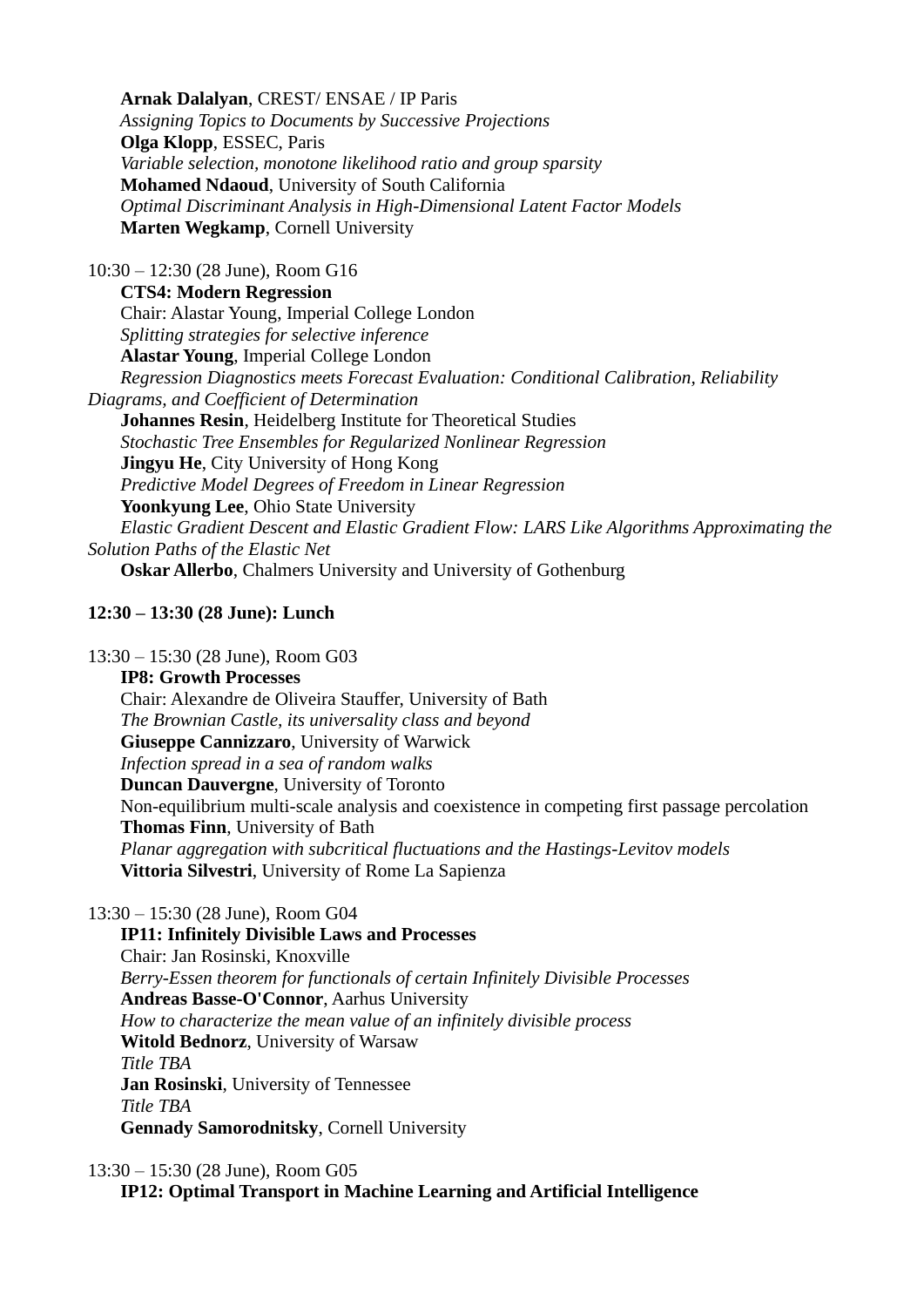Chair: Marco Cuturi, CREST-ENSAE Paris  *Variational inference via Wasserstein gradient flows* **Philippe Rigollet**, MIT *Riemannian Score-Based Generative Modelling* **Valentin De Bortoli**, ENS Ulm, CNRS, Paris

13:30 – 15:30 (28 June), Room G11

 **IS14: Robust Statistics in High Dimensions** Chair: Po-Ling Loh, University of Cambridge  *Differentially Private Inference via Noisy Optimization* **Marco Avella Medina**, Columbia University *Adversarial Robustness via Optimal Transport* **Muni Sreenivas Pydi**, University of Wisconsin-Madison  *Robust Estimation and Inference for Joint Quantile and Expected Shortfall Regression* **Wenxin Zhou**, University of California San Diego

13:30 – 15:30 (28 June), Room G26

 **IS19 - Analysis of Multilayer Networks** Organizer: Marianna Pensky, University of Central Florida Chair: Lisa Levina, University of Michigan *Coevolving Latent Space Network with Attractors Models for Polarization* **Eric Kolaczyk**, University of McGill  *Global and Individualized Community Detection in Inhomogeneous Multilayer Networks* **Zongming Ma**, University of Pennsylvania  *Discovering underlying dynamics in time series of networks* **Carey Priebe**, Johns Hopkins University  *Clustering of Diverse Multiplex Networks* **Marianna Pensky**, University of Central Florida

13:30 – 15:30 (28 June), Room G22 **IS23: Tensors in Statistics II** Chair: Han Xiao, Rutgers University  *Statistics with Orthogonally Decomposable Tensors* **Arnab Auddy**, Columbia University  *Guaranteed Functional Tensor Singular Value Decomposition with Applications in Longitudinal Microbiome Data Analysis* **Anru Zhang**, Duke University  *Tensor PCA in High Dimensional CP Models* **Cun-Hui Zhang**, Rutgers University

13:30 – 15:30 (28 June), Room G07

 **IS27: Analyzing Stochastic Gradient Methods: Noise, Nonconvexity and Dependency** Chair: Vivak Patel, University of Wisconsin-Madison *Consistency of Stochastic Gradient Descent* **Vivak Patel**, University of Wisconsin Madison *Necessary and Sufficient Geometries for Gradient Methods* **John Duchi**, Stanford University

13:30 – 15:30 (28 June), Chancellors Hall **IS29: New Developments on Foundations of Statistical Inference in Data Science** Chair: Minge Xie, Rutgers University  *Testing in Bayesian and Frequentist Paradigms and a Possible Compromise*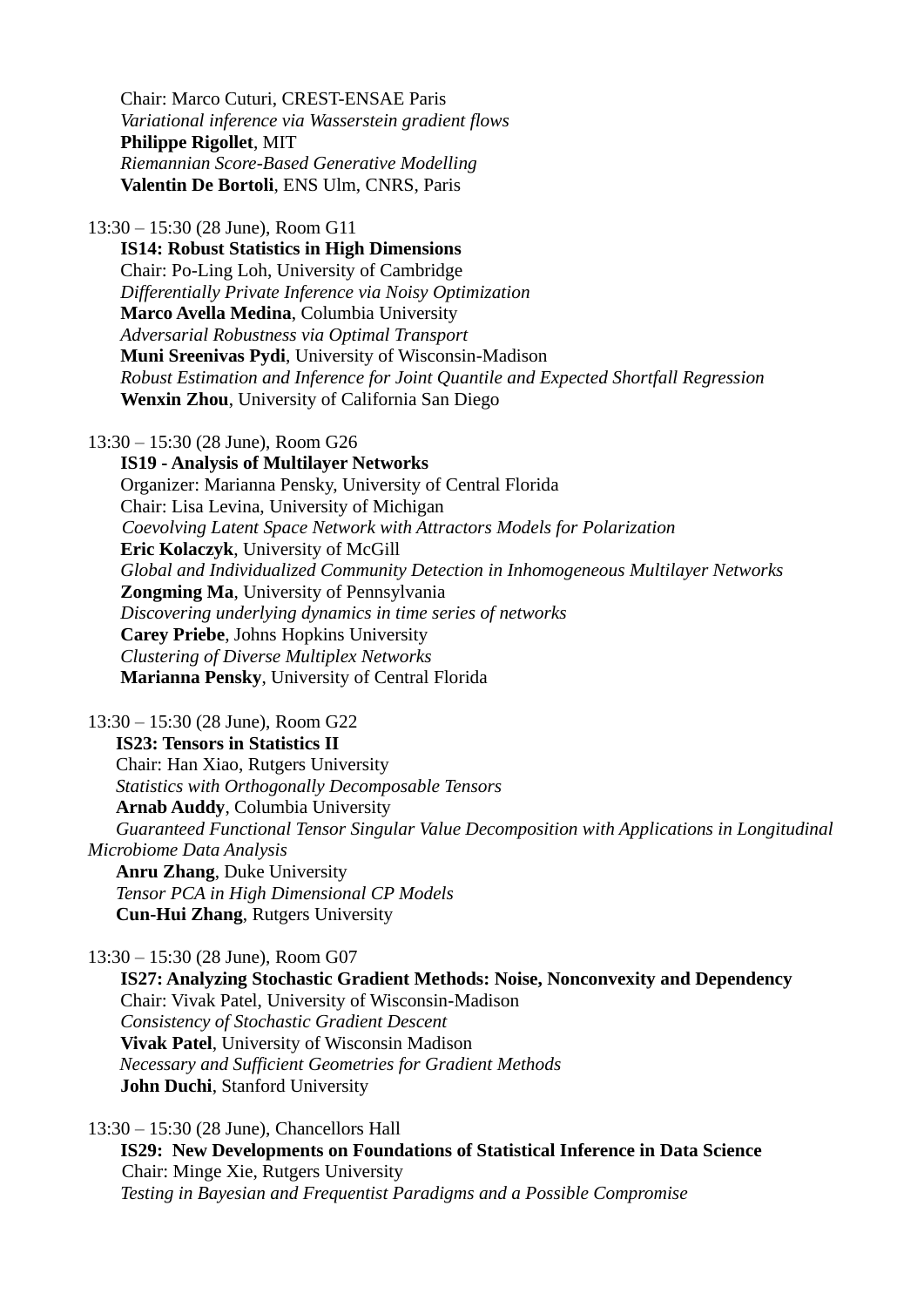**Vladimir Vovk**, University of Royal Holloway

 *Exact Multivariate Inference in Estimating Equations - an Approach by Data Depth and Confidence Distribution*

 **Regina Liu**, Rutgers University  *Beyond Wald-Neyman-Pearson* **Peter Grünwald**, CWI and Leiden University  *Generalized Fiducial Inference on Differentiable Manifolds* **Jan Hannig**, University of North Carolina at Chapel Hill Discussant: **Xiao-Li Meng**, Harvard University

13:30 – 15:30 (28 June), Room G16

 **CTS6: Stochastic Differential Equations** Chair: Andre Schenke, Bielefeld University *Taming singular stochastic differential equations: A numerical method* **Chengcheng Ling**, TU Berlin *A Law of Large Numbers for interacting diffusions via a mild formulation* **Florian Bechtold**, Bielefeld University *On regularization by noise of an averaged version of the Navier-Stokes equations* **Theresa Lange**, Bielefeld University *The Galerkin analysis for the random periodic solution of semilinear stochastic evolution equations* Yue Wu, University of Strathclyde *Nonuniqueness in law for stochastic hypodissipative Navier-Stokes equations* **Andre Schenke**, Bielefeld University

# **15:30 – 16:00 (28 June): Tea break**

16:00 – 17:30 (28 June), Room G03 **TC9: New Models and Evaluation Methods for Changepoint Detection** Chair: Rebecca Killick, Lancaster University *Multiple Change-point Detection With a priori Constraints on Consecutive Changes* **Vincent Runge**, University of Evry *Automatic calibration of change-point detection methods* **Charles Truong**, Centre Borelli, France *Optimizing ROC Curves with a Sort-Based Surrogate Loss Function for Binary Classification and Changepoint Detection* **Toby Dylan Hocking**, Northern Arizona University *An Evaluation of Change Point Detection Algorithms* **Gerrit Van der Burg**, Alan Turing Institute, UK 16:00 – 17:30 (28 June), Room G04 **TC10: Statistical and Causal Inference in Algorithmic Fairness and Recourse** Chair: Nicolai MeinsHausen, ETH Zurich

 *Statistical vs. Causal Fair Predictions* **Drago Plecko**, ETH Zurich *Algorithmic Recourse: from theory to practice* **Amir-Hossein Karimi**, Max Planck Institute for Intelligent Sustem Tubingen

16:00 – 17:30 (28 June), Room G07

 **TC12: Graphical Modeling of Multivariate Functional Data** Chair: Alexander Petersen, Brigham Young University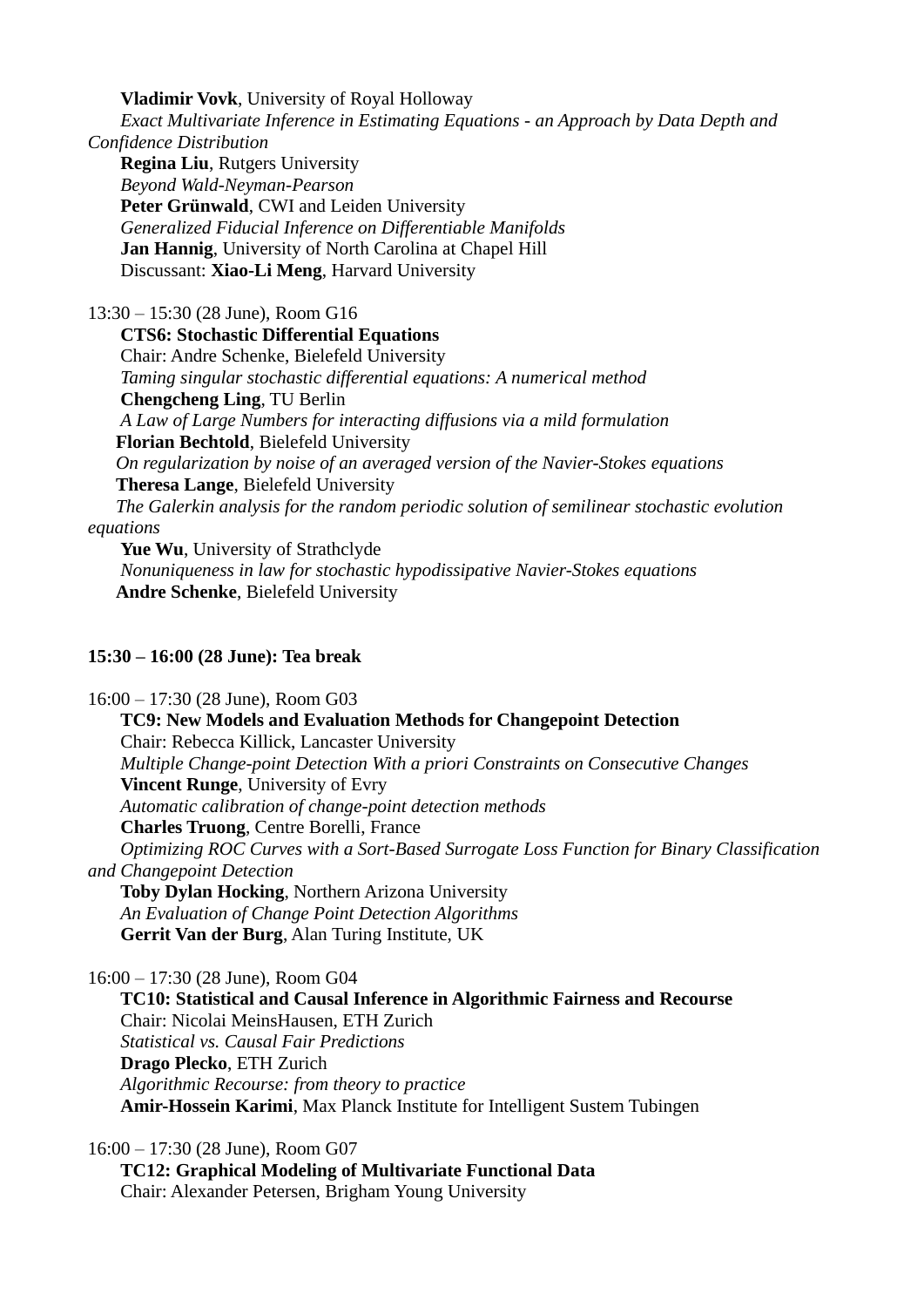*Functional Differential Graph Estimation with fully and discretely observed curves* **Mladen Kolar**, University of Chicago

 *High-dimensional nonparametric functional graphical models via the additive partial correlation operator*

 **Eftychia Solea**, National School of Statistics and Information Analysis, France  *Adaptive Functional Thresholding for Sparse Covariance Function Estimation in High Dimensions*

 **Qin Fang**, London School of Economics *Partial Separability and Functional Graphical Models for Multivariate Gaussian Processes* **Alexander Petersen**, Brigham Young University

16:00 – 17:30 (28 June), Room G11

**TC13: New Directions in Theory and Practice of Formally Private Synthetic Data**

 Chair: Aleksandra Slavkovic, Penn State University  *Data Augmentation MCMC for Bayesian Inference from Privatized Data* **Ruobin (Robin) Gong**, Rutgers University *Formal Privacy for Partially Private Data* **Jeremy Seeman**, Penn State University *Mechanisms for Global Differential Privacy under Bayesian Data Synthesis* **Jingchen (Monika) Hu**, Vassar College

16:00 – 17:30 (28 June), Room G16

**TC14: Sequential Methods for Big Data Analysis**

Chair: Alexander Tartakovsky, AGT StatConsult

*The effect of prior information on optimal sequential control of generalized multiple testing* 

*metrics*

 **Jay Bartroff**, University of Southern California *Detection of transient changes and application in statistical genetics* **Michael Baron**, American University  *Point processes with infinite intensity: a new model for bursty spatial sources* **Sergei Zuev**, Chalmers University *Optimal Joint Sequential Detection and Identification of Changes in Multiple Data Streams* **Alexander Tartakovsky**, AGT StatConsult

16:00 – 17:30 (28 June), Room G22

 **TC15: Advances in Directional Statistics** Chair: Thomas Verdebout, Université Libre de Bruxelles *Finite Sample Smeariness for Directional Data* **Stephan Huckeman**, University of Goettingen *Geological Features, Parallel Lines and Circular Statistics* **Peter Jupp**, University of St Andrews *Spatial Quantiles on the Hypersphere* **Davy Paindaveine**, Université Libre de Bruxelles *Asymptotic Power of Sobolev Tests for Uniformity on Hyperspheres*  **Thomas Verdebout**, Université Libre de Bruxelles

16:00 – 17:30 (28 June), Room G26

 **TC16: Statistical Inference for Continuous-time Stochastic Processes** Chair: Vladimir Minin, University of California, Irvine *Pseudo-marginal inference for CTMCs on infinite spaces via monotonic likelihood approximations*

**Alexandre Bouchard-Côté & Miguel Biron-Lattes**, University of British Columbia